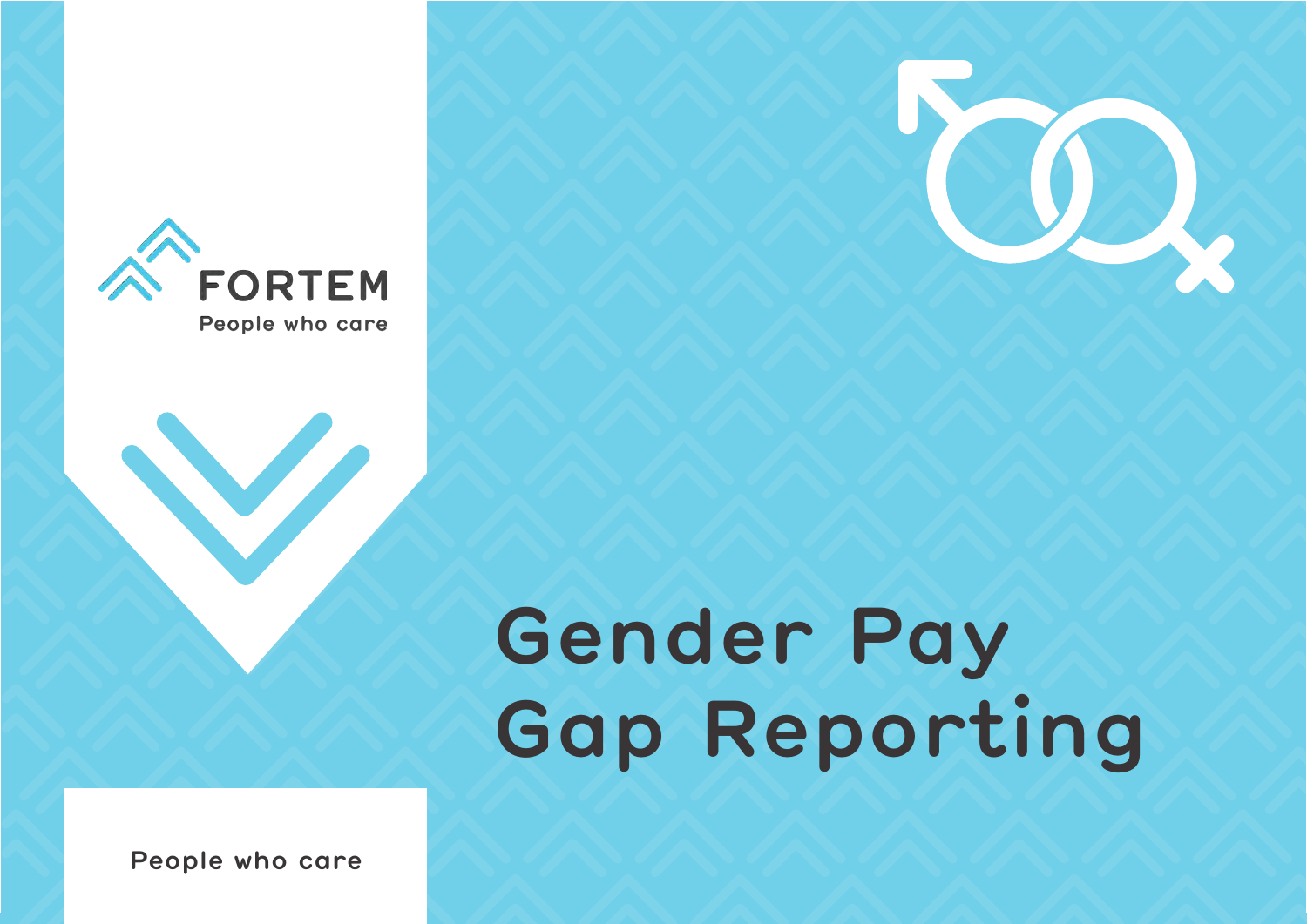

# **Foreword - Mick Williamson**

**At Fortem, we care passionately about performance, development and careers, but more importantly we are proud to provide a fantastic place of work where our people develop friendships based on a mutual respect and care for each other. This has been acknowledged through our attainment of the Investors in People Gold standard.** 



We pride ourselves on rewarding people based on their talent, values and behaviours. It is our values and behaviours that underpin everything we do and this is reflected in our Gender Pay Gap which is significantly lower than the national average of 18.4%<sup>1</sup>.

Whilst we are very proud of our Gender Pay Gap of 1.9%, we believe there are always opportunities to make improvements and are committed to continuing to foster an inclusive culture which supports diversity.

Our people are at the heart of our business and we care about supporting them to achieve their full potential. We are committed to ensuring Fortem is a place where our people can develop, no matter their background, their gender or any other characteristic. We have a long and successful tradition of developing our people throughout the business from skilled trade roles through to senior leadership roles and we are proud of the opportunities we have created for so many. Developing and investing in talent forms a key part of Fortem's strategic aim, through 'growing our own' and actively providing opportunities for training and development for all.

1 Source: Office for National Statistics Annual Survey of Hours and Earnings: 2017 provisional and 2016 revised results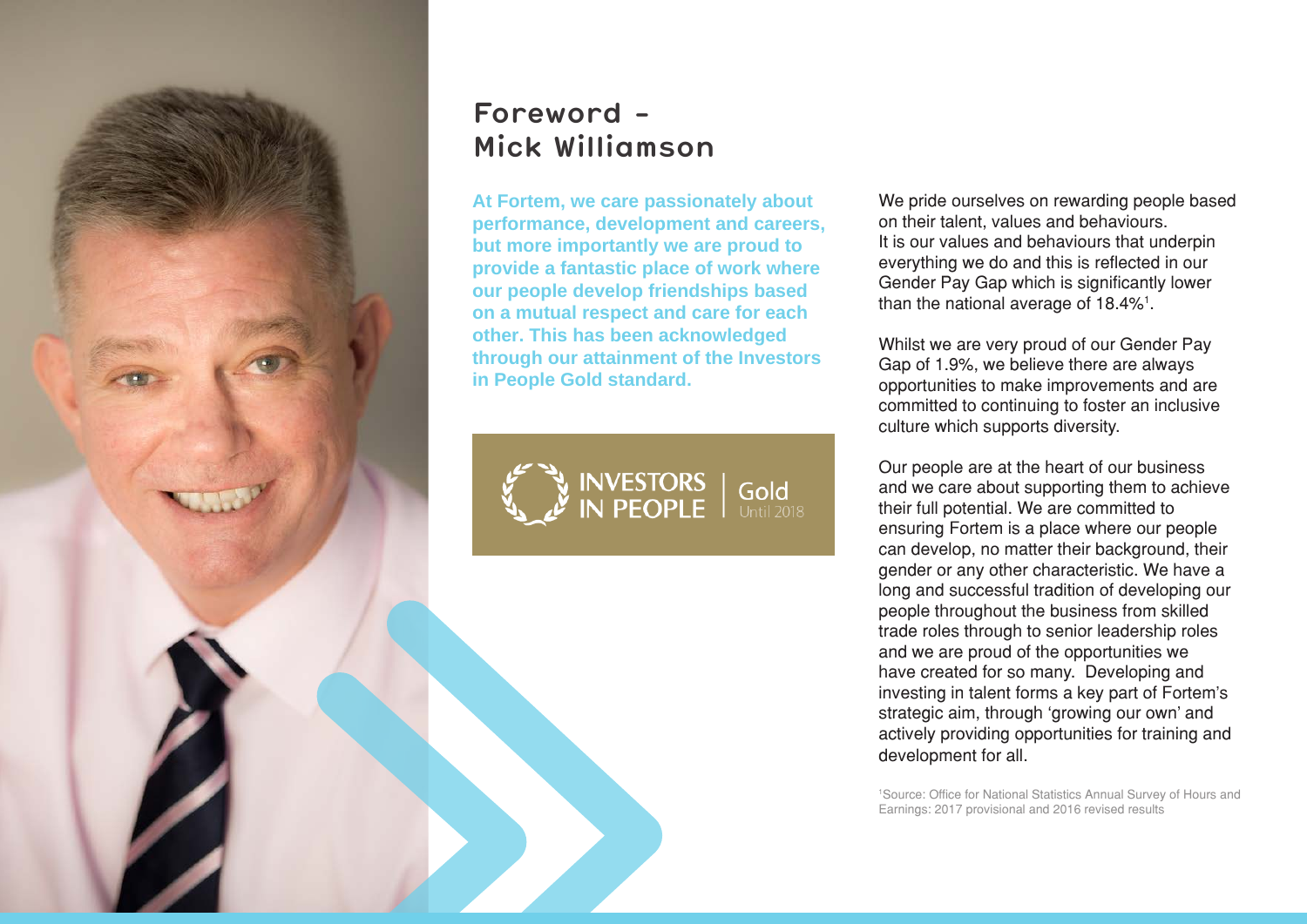# **Company Background**

**We are a family owned, national contractor employing around 1,000 people. In conjunction with a carefully selected number of partner suppliers and subcontractors we deliver high quality new build, capital investment, refurbishment, reconfiguration, planned maintenance and reactive maintenance to a large number of valued clients across the housing, blue-light, education and care sectors.**

In addition, we have industry-leading Energy Services expertise, specialising in making homes more energy-efficient, cheaper and easier to heat. We have an established track record of improving communities and creating better places for people to work and live.





**Over 40% of our current Management Trainees are female – 3 times the amount in 2015**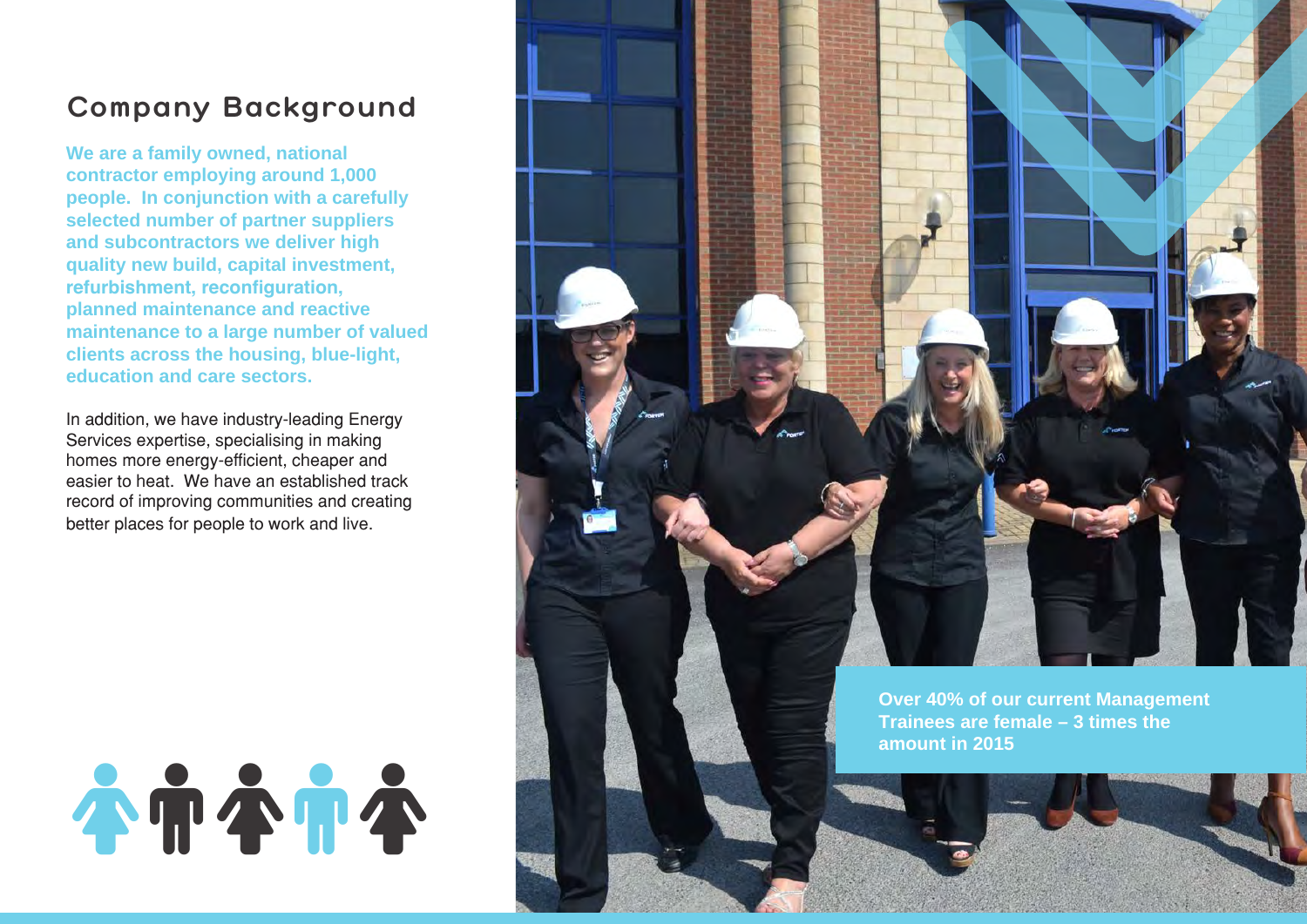# **What is the Gender Pay Gap?**

**The Gender Pay Gap measures the difference between men and women's earnings across the business by expressing women's pay as a percentage of men's pay.** 

#### **How are the results calculated?**

The figures below show the mean average and median gender pay gap, based on the hourly rates of pay for men and women in each of the businesses listed, and the difference between bonus payments made in the 12 months preceding 5 April 2017.

## **What is the mean Gender Pay Gap?**

Mean pay is the difference in the average hour's rate of pay between men and women in the business, regardless of role.

## **What is the median Gender Pay Gap?**

If you were to imagine two lines of employees, one being male and the other female in order of pay (highest to lowest), the median gender pay gap compares the pay of the female in the middle of their line to the male in the middle of their line.

#### **Equal pay for equal work**

Equal pay differs from the Gender Pay Gap. Equal pay focusses on the difference in pay between men and women who carry out the same or similar tasks. We are confident that all our people are paid equally for equivalent jobs, as we recruit and reward on talent and values and behaviours. In addition, we complete regular reviews to ensure that there are no disparities in pay between men and women.

# **Gender Pay Gap**

Our 2017 pay gap is 1.9% which is significantly lower than the national and industry gender pay gap.

We are very proud of our results as we have worked hard to ensure that our values and behaviours are at the heart of our business, which is reflected in our gender pay gap.

## **Women's hourly rate is**

**1.9% LOWER** (mean)

**7% LOWER** (median)





FORTEM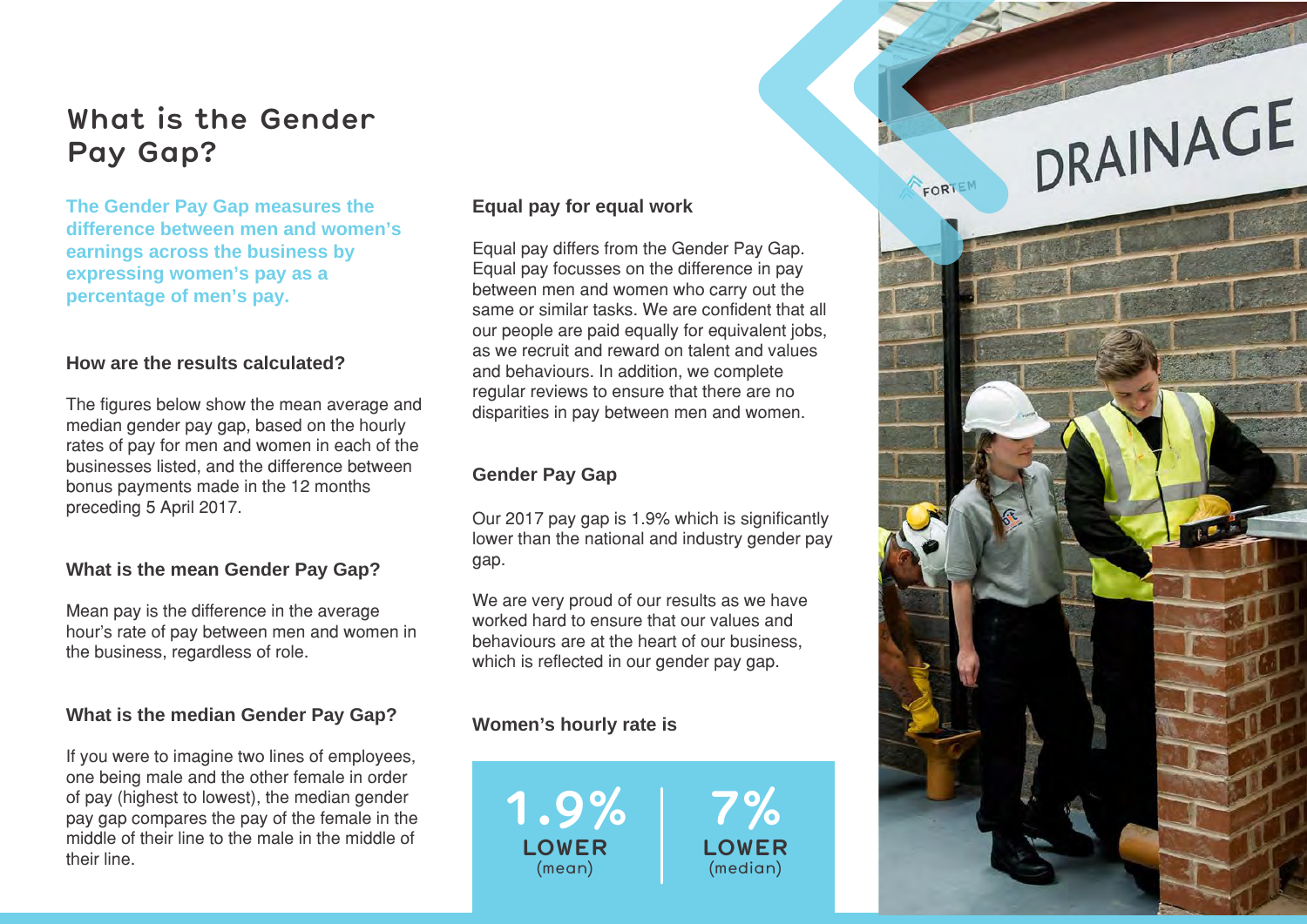# **Pay Quartiles**

The charts show the distribution of gender across four equal quartiles of pay from the lowest 25% of earners to the highest 25% of earners. For example the highest 25% of earners in our overall business consists of 21.3% female and 78.7% male. This shows that the largest percentages of women within Fortem fall within the lower pay quartile and upper pay quartile of roles within the business.



# **Proportion of employees awarded bonus in year 2017**

The firgures below show the proportion of men and women who received a bonus for their performance in 2017 financial year which demonstrates that all employees have an equal opportunity to earn a bonus payment.

#### **Women's bonus pay is**

**23.2%**

**LOWER** (mean)



**HIGHER** (median)

**Who received bonus pay**

**68.6% OF MEN**





Leadership is vital to ensuring that our culture is embedded in the business, from the service provided to the way in which decisions are made. Our culture not only helps our people feel valued but also feeds into our diversity and inclusion. We equip and empower our leaders to attract, retain and develop a more diverse workforce through a series of in - house developed leadership academies run through our 4Life Academy, which our leaders complete to equip them with the skills and approach valued by Fortem.

## **4Life Academies**

At Fortem we are passionate about improving skills and employment chances through training. In 2013 we opened our 4Life Academy in Birmingham and in 2018 are opening a second facility in Dinnington; both are centres of excellence for learning and development. Our qualified, experienced tutors deliver courses that range from one-day programmes to four-year apprenticeships. All areas of construction and building services are covered, as well as office skills such as IT and management.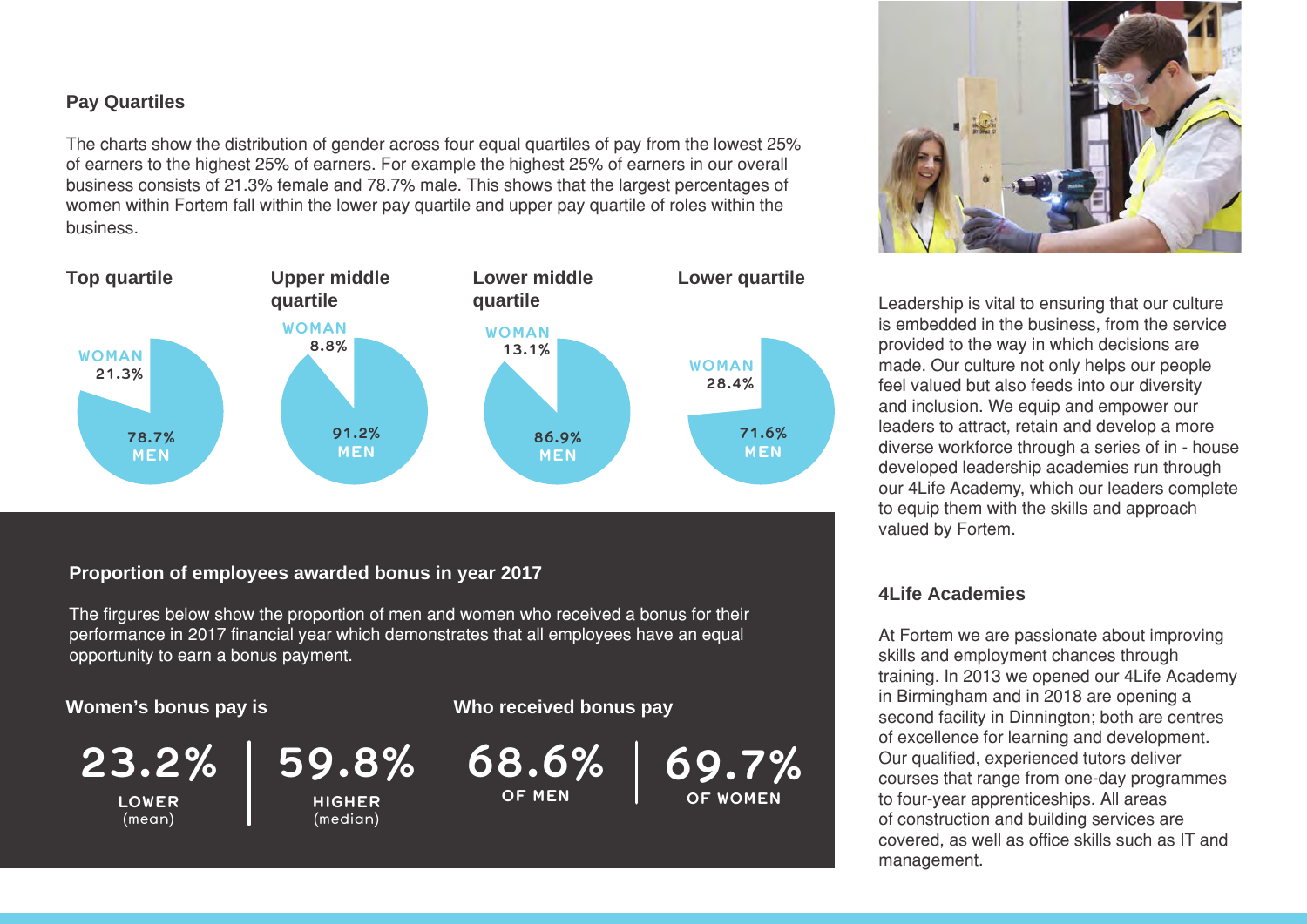# **Our People**

**Here's what some of our people have to say about working at Fortem:**



**Mel Simon,** Health & Safety Regional Manager

"The last 11 years or so has been a rollercoaster, but one I would do all over again if given the opportunity. I work alongside people I call 'family' because over the years that's what this business has become to me, family. The support, opportunities, team spirit, values, generosity (I could go on) is so unique and could only be found at Fortem."



"Whenever I have encountered a problem or

required some advice I feel reassured knowing I can always turn to a helping ear, someone is always willing to help/listen, whether it be my supervisor or manager or even the directors, I feel there is always someone there like a guardian angel sat on my shoulder."





**Louise Collins,**  Acting Head of HR

"We are confident that our management trainees have exceptional potential to become the future leaders of the business, and with over 40% of the current trainees being female this provides a great selection of females to progress into senior roles."



**Claire Holland,** Head of Central Support

"We're proud to be able to say that last year 11% of our apprentices in Fortem were female, which is 6 times the current industry average."



"The main reason I love working at Fortem is because of the investment and development we put into our people, whether it is through apprenticeships, management traineeships or developing people to achieve their aims and aspirations."



**Lucy Scales,**  Management Trainee

"Winning Fortem's Got Talent has changed my life; the scheme has already opened so many career opportunities for me. The people I have met along the way and the support I have been given has been incredible. I would recommend this scheme to anyone!"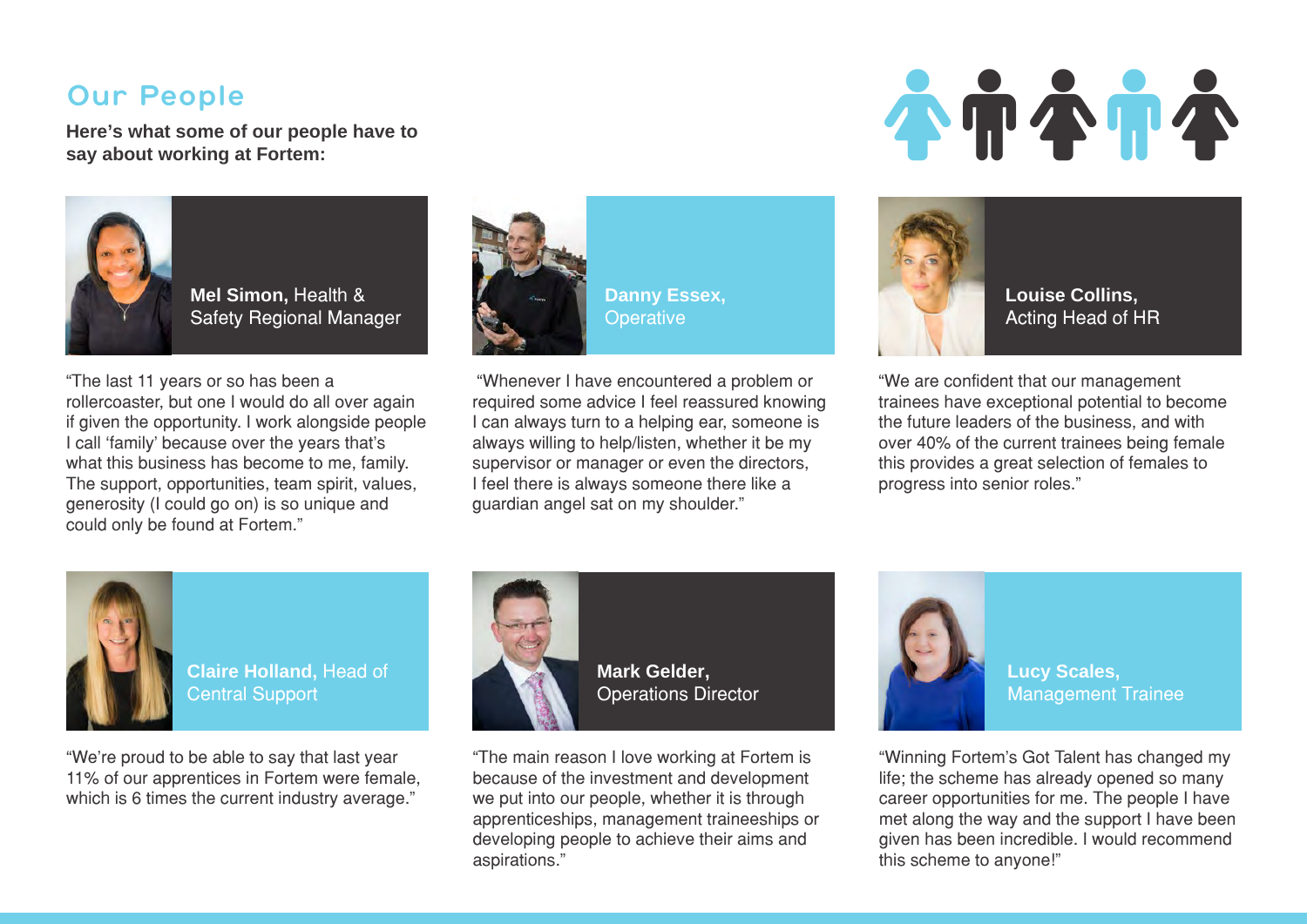

## **Leadership Academy - % women attending**





**"We conduct regular people reviews to identify talent and support their development"**